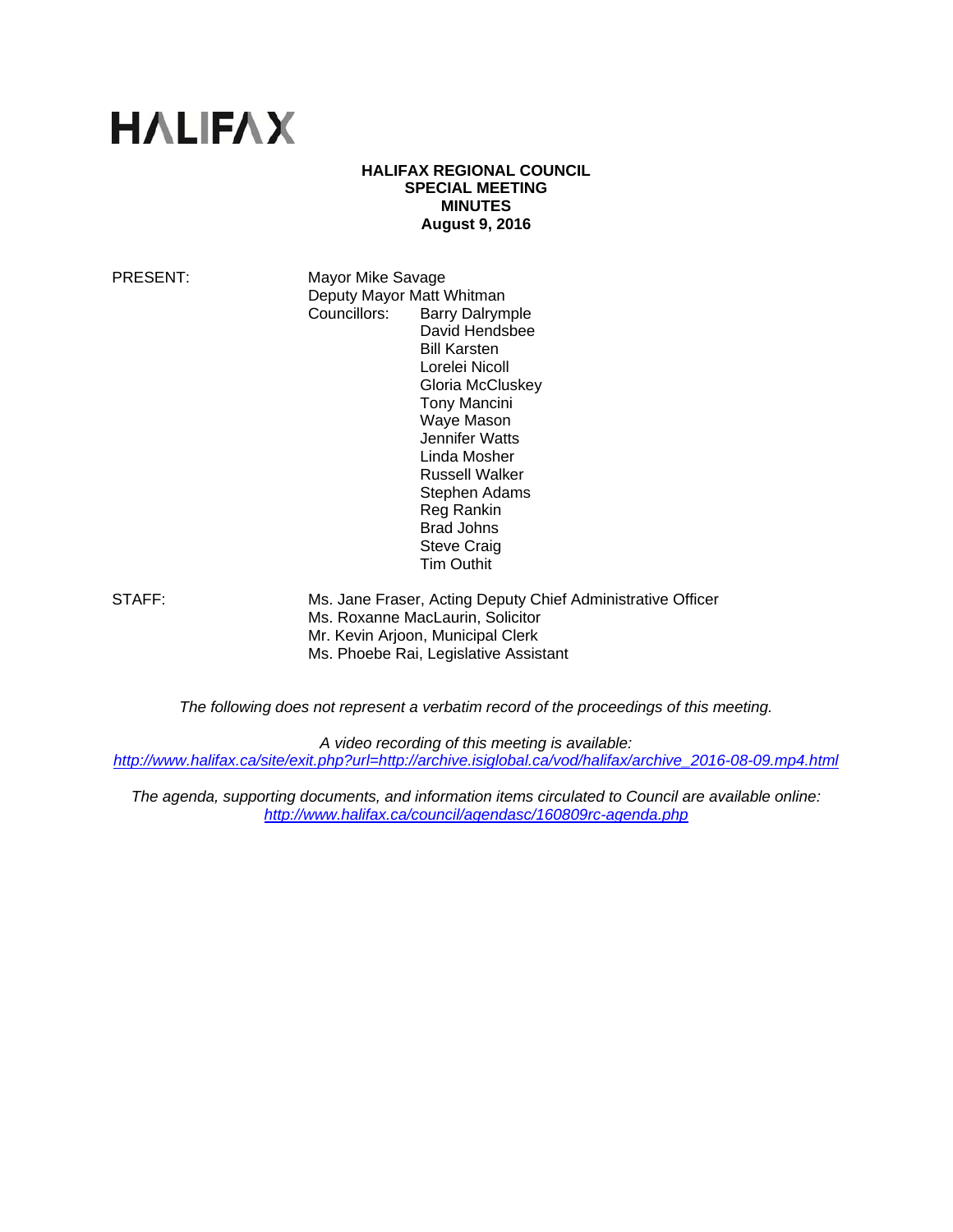*The meeting was called to order at 6:00 p.m. and recessed at 7:00 p.m. Council reconvened in at 7:10 p.m. and adjourned at 8:55 p.m.*

# **1. CALL TO ORDER**

The Mayor called the meeting to order at 6:00 p.m.

## **2. PUBLIC HEARINGS**

## **2.1 Plan Dutch Village Road**

The following was before Council:

- A recommendation report from Halifax and West Community Council dated June 29, 2016, with attached staff report dated April 1, 2016
- Correspondence from Wendy McDonald, Darlene Duggan, Stacy Wentzell, Glenn Black and John Dadson
- An Extract of Draft Minutes from the Regional Council meeting held on July 19, 2016
- A staff presentation dated August 9, 2016

First Reading given July 19, 2016.

Mr. Bob Bjerke, Chief Planner and Director of Planning and Development informed Council that staff have identified challenges to the implementation of Plan Dutch Village Road as presented in the staff report dated April 1, 2016. He advised that the changes to the recommendation would be substantive enough to require re-advertising, and he recommended that the item be removed from the agenda and a revised report brought forward to a future meeting of Regional Council.

This matter was deleted from the agenda with the agreement of Regional Council.

**2.2 Case 18599** – Eastern Passage/Cow Bay Municipal Panning Strategy and Land Use By-Law Amendments – Multiple Unit Dwellings in the Commercial Designation and a Development Agreement for Multiple Dwelling Units at 1490 Main Road, Eastern Passage (Joint Public Hearing)

The following was before Council:

- A recommendation report from Harbour East Marine Drive Community Council dated July 5, 2016, with attached staff report dated June 3, 2016
- A staff presentation dated August 9, 2016
- Correspondence received from Keith Sawlor, Ricky Osborne, Amanda and John Landry, Ronald Folkins, Perry Guidry, Deesk Leonard, and Maurice Henneberry
- An Extract of Draft Minutes from the Regional Council meeting held on July 19, 2016

First Reading given July 19, 2016.

Mr. Mitch Dickey, Planner presented Case 18599 as set out in the staff report dated June 3, 2016. Mr. Dickey outlined the application submitted by GarMar Investments and applicable Municipal Planning Strategy and Land Use By-law provisions, and he provided commentary with respect to the recommended amendments.

Responding to questions of clarification, Mr. Dickey advised that the recommended amendments would remove as-of-right allowances for more than one multi-unit building on lots on the southwest (waterfront) side of Main and Shore Road in Eastern Passage with no option for a development agreement. He noted that larger lots could be subdivided to achieve one 12-unit building per subdivided lot.

The Mayor invited the applicant to address Council.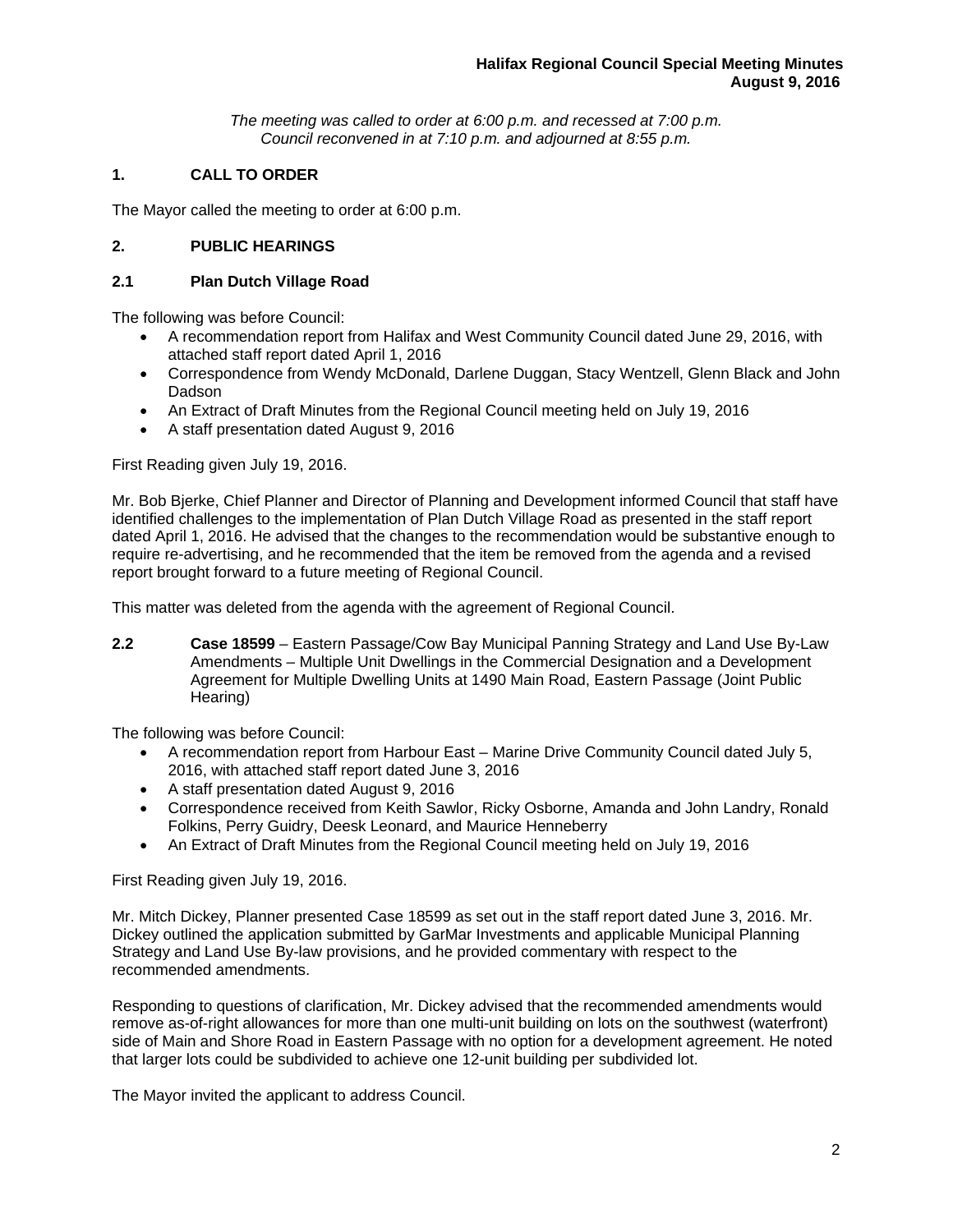**Mr. Gary Edwards,** the applicant, advised that he owns several businesses and has developed several properties in the community. He stated that his proposed development fills a community need.

The Mayor reviewed the rules of procedure for public hearings and opened the public hearing for anyone wishing to speak on the matter.

**Mr. Gary Henneberry,** Eastern Passage, informed Council that he owns an adjacent property and relies on a well for his personal water supply. He noted that a construction project of this scope could affect his water, and he questioned who would be responsible for the costs involved in connecting to a municipal water source if required.

**Mr. Rick Osborne,** Eastern Passage, expressed concern with the public consultation process and indicated that he finds the proposed amendments unfair to property owners on the waterfront side of Main and Shore Roads. He shared his view that these changes would unnecessarily restrict development of waterfront condominiums.

**Ms. Agnes Randall,** Eastern Passage, indicated that the proposed 120 unit development would add more congestion to an area that is already prone to considerable traffic. She urged Council to conduct additional public consultation before proceeding with the requested amendments.

**Ms. Gretchen Ellis,** Eastern Passage, advised that she is supportive of the proposed development, but she has concerns regarding the effect to her property value if the municipality approves the restriction regarding 12-unit buildings on the harbour side of Main and Shore Roads.

**Mr. Neil Bowlby,** Dartmouth shared that he recently purchased a condominium in Dartmouth because his needs could not be met by developments in Eastern Passage. He spoke in favour of the motion, advising that he would like to purchase a unit in the proposed development and return to his community.

**Mr. Tom Harmes,** Eastern Passage, spoke in favour of the motion, advising that this development would be ideal for older community residents wishing to downsize but remain in the community.

The Mayor called three times for anyone else wishing to speak. There being none, the Mayor invited the applicant to address the comments provided by residents, to which he declined.

MOVED by Councillor McCluskey, seconded by Councillor Nicoll

### **THAT the Public Hearing close.**

### **MOTION PUT AND PASSED.**

MOVED by Councillor Karsten, seconded by Deputy Mayor Whitman

#### **THAT Halifax Regional Council approve the proposed amendments to the Municipal Planning Strategy and Land Use By-law for Eastern Passage/Cow Bay as set out in Attachments A and B of the report dated June 3, 2016.**

A discussion ensued; highlights include:

- The developer could build fifteen 12-unit buildings on the lot as-of-right to achieve 180 total units, but two larger buildings is preferable in regard to energy efficiency and aesthetics;
- The entire area is within the urban service district, so properties are able to connect to municipal water; and
- The contractor should be able to take measures to avoid damaging the neighbouring well, and the site plan will be reviewed by engineers to ensure that stormwater will not run onto adjacent properties.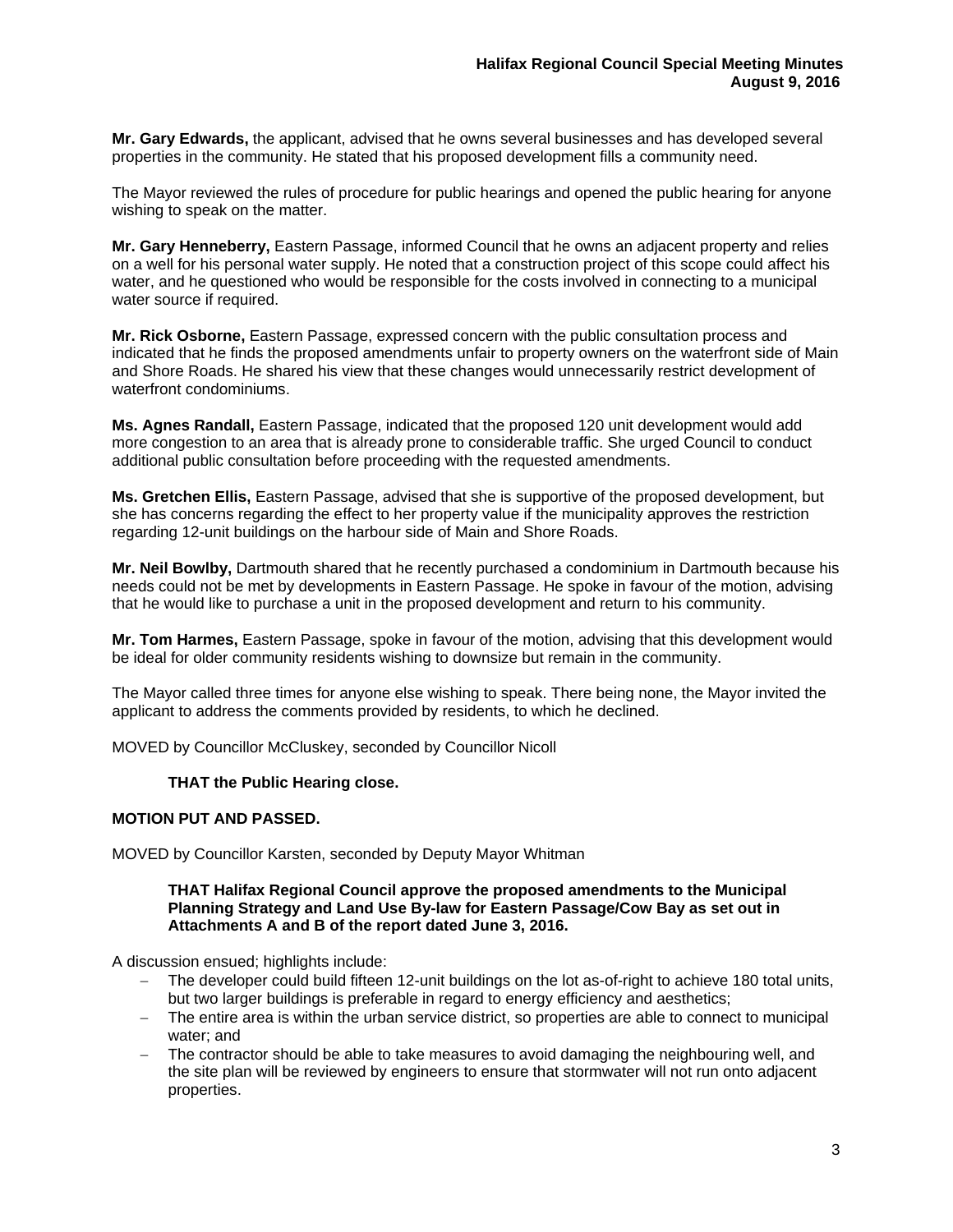Responding to a question regarding hydrology testing, Mr. Dickey indicated that development agreements do not require these types of tests, but staff will consider the matter in the forthcoming supplementary report.

## **MOTION PUT AND PASSED UNANIMOUSLY.**

Council recessed at 7:00 p.m. and reconvened at 7:10 p.m.

**2.3 Case 19258** – Amendments to the Downtown Dartmouth Secondary Planning Strategy and Land Use By-Law and Development Agreement - 8 Linden Lea, Dartmouth (Joint Public Hearing)

The following was before Council:

- A recommendation report from Harbour East Marine Drive Community Council dated July 5, 2016, with attached staff report dated May 20, 2016
- A staff presentation dated August 9, 2016
- An applicant presentation dated August 9, 2016
- Correspondence received from Margaret Casey, Andrea Arbic, Kate Watson, Doug Lovatt, Judy Haiven, Chris Annand, and Phil Pacey
- An Extract of Draft Minutes from the Regional Council meeting held on July 19, 2016

First Reading given July 19, 2016.

Mr. Mitch Dickey, Planner presented Case 19258 as set out in the staff report dated May 20, 2016. Mr. Dickey outlined the request for a site specific amendment to the Secondary Planning Strategy for the area to enable designation as an Opportunity Site. He provided information regarding Opportunity Site policy and rationale for the staff recommendation.

Responding to questions of clarification, Mr. Dickey noted the following:

- Following the Public Information Meeting, the proposed building height was reduced, modifications were made to the external design, and landscaping was increased;
- In order to mitigate against the possibility of overland flooding affecting the underground parking or the nearby pond, the development plan has been reviewed by engineers and the required grading plan must demonstrate balance between pre- and post-development flows. Surplus runoff would go into the piped city system.

The Mayor invited the applicant to address Council.

**Mr. Jacob JeBailey**, principal architect, spoke on behalf of the applicant. He provided context regarding the situation of the site and development plans, and he offered some justification supporting the designation of opportunity site. He outlined several building modifications made in consultation with staff incorporating feedback from the Public Information Meeting.

Responding to a question from Council regarding the possibility of flooding from the pond into the underground parking, Mr. JeBailey advised that this will be addressed during the development of the design. He indicated that there will be discussions with consultants regarding different technologies to deal with possible water penetration.

The Mayor reviewed the rules of procedure for public hearings and opened the public hearing for anyone wishing to speak on the matter.

**Mr. Warren Wesson**, Dartmouth noted that there has been an increase to the traffic in the area and suggested that the location is not well equipped to support additional density.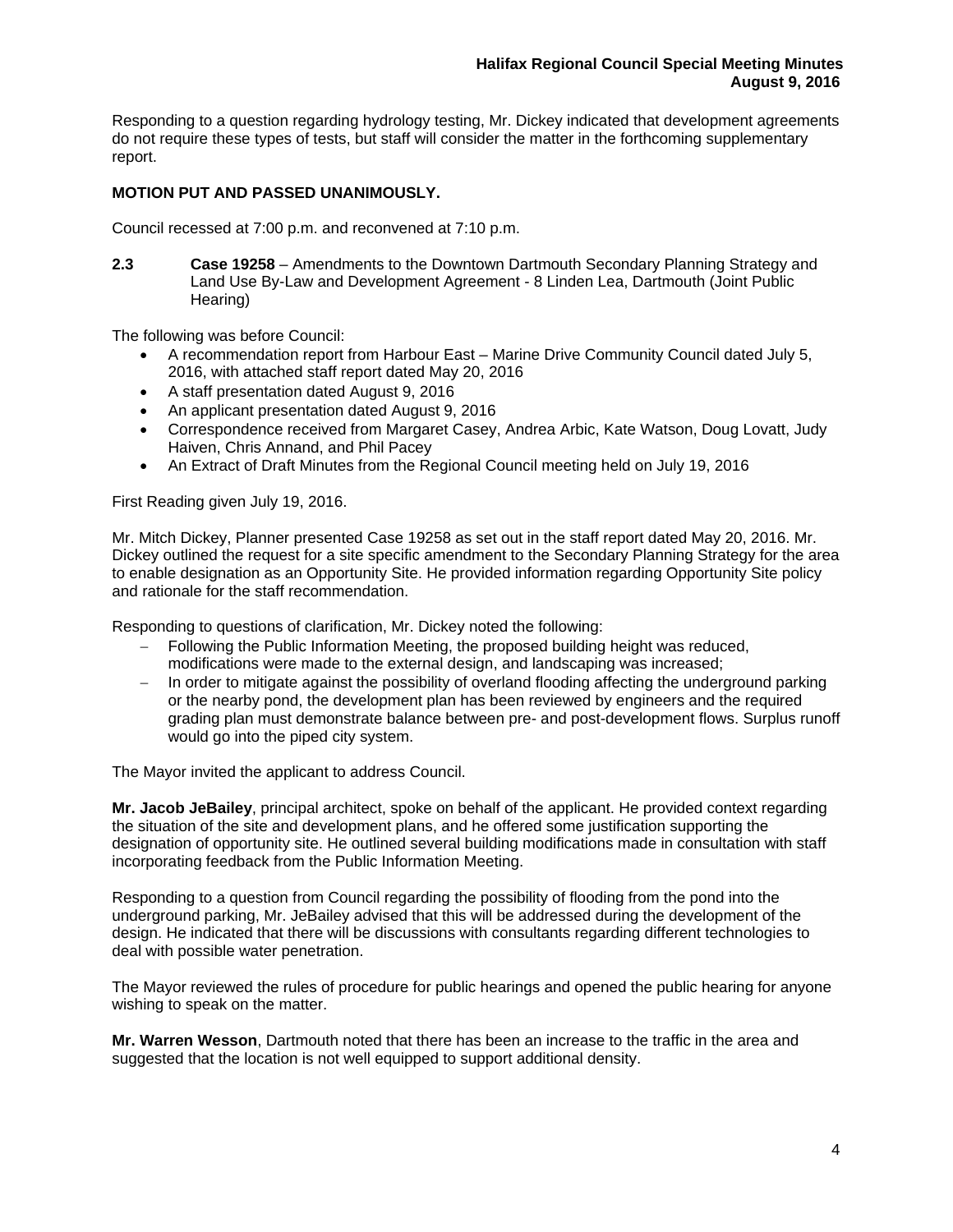**Ms. Anne-Marie White**, Linden Lea provided commentary with respect to the surrounding neighbourhood, and she expressed concern regarding increased traffic on the dead end, partially gravel road and lack of on-street parking.

**Mr. Doug Lovatt,** St. George's Lane expressed his opposition to the proposed development and opportunity site designation based on the size and character of the proposed building, increased density on the street, and incompatibility with the surrounding neighbourhood. He urged Council to defer their decision on the matter until the Centre Plan has been finalized.

**Mr. Chandler Haliburton,** Dartmouth spoke in favour of the application, advising that the existing building is nearing the end of its economic life. He indicated that the area has a number of affordable housing options, but a lack of A-class product – a void that he suggested the proposed development would help to address. He commented that the municipality should encourage increased density in the area due to its proximity to the downtown core.

**Mr. Trevor Parsons,** Dartmouth provided commentary with respect to the residential, pastoral character of the area and questioned whether the proposed development follows the spirit of the existing planning strategy. He referenced the Downtown Dartmouth Secondary Planning Strategy and advised that policy established a "Downtown Neighbourhood Designation" to recognize and protect the character of the residential neighbourhood surrounding the downtown business district.

**Mr. Sam Austin,** Dartmouth urged Council to reject the proposal as Linden Lea is a quiet, unpaved side street and therefore unsuitable for such a large development. He reiterated comments provided by Mr. Parsons regarding the history and planning policy context for development in downtown Dartmouth.

**Ms. Kate Watson,** Dartmouth echoed comments regarding perceived incompatibility of the proposal with the existing character of the neighbourhood and deferring the decision until the Centre Plan is complete.

**Ms. Maggie Kiley-Kearley** of Milestone Properties spoke to her experience operating apartments in the area and expressed support for high quality development in downtown Dartmouth.

**Mr. Russell Lovell,** Linden Lea stated his concerns regarding loss of trees and privacy, rising water levels, and the potential negative impact on his property value.

**Ms. Miriam Pelletier**, Linden Lea reiterated Mr. Lovell's concerns with respect to loss of privacy and trees.

**Mr. Derek Simon,** Portland Street provided commentary with respect to his family's enjoyment of the nearby pond. He requested that Council reject the proposal and instead look to incentivize greater density along thoroughfares such as Portland Street while maintaining the integrity of downtown neighbourhoods.

**Ms. Heather Gibbon,** Linden Lea advised that as a young graduate, she would feel compelled to relocate outside the municipality should the development proceed.

**Mr. Scott Bentley** of Premiere Mortgages expressed support for development arguing that the site is currently underused. He commented that older community residents need suitable housing option close to downtown amenities.

**Mr. Christopher Jones,** Dartmouth shared his support for the proposal due to the increased population density in close proximity to businesses and amenities and more efficient energy usage. He suggested that the development would help increase prosperity in the downtown and offer an alternative to the current housing stock of condominiums and older homes.

**Mr. Mark Bergman,** developer, advised that his company has ten apartment buildings throughout the municipality. He provided commentary regarding the business case for the development including high population growth and an increasing proportion of seniors in the area.